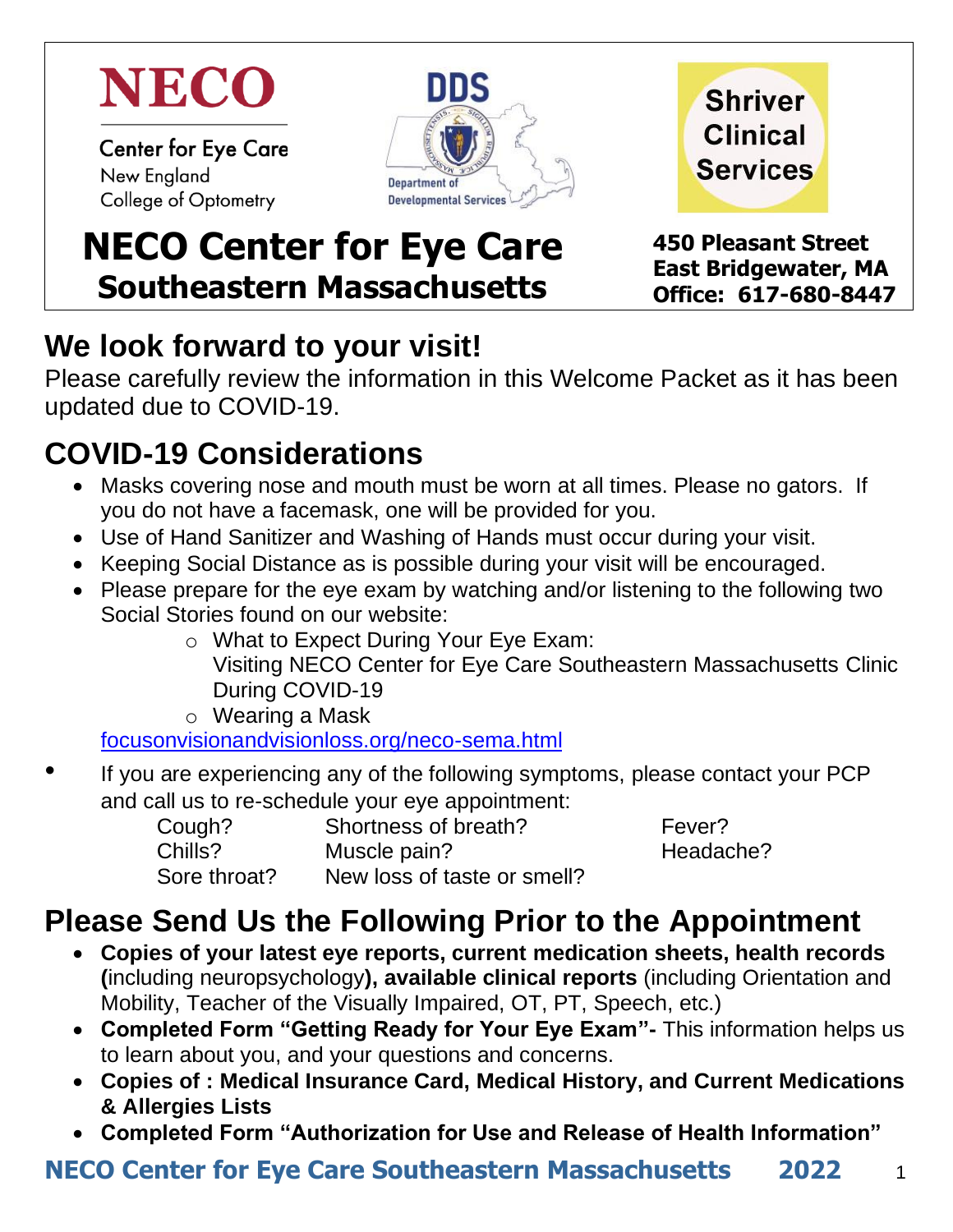

**Center for Eye Care** New England College of Optometry





# **NECO Center for Eye Care Southeastern Massachusetts**

**450 Pleasant Street East Bridgewater, MA Office: 617-680-8447**

## **Please Bring to the Appointment**

- **Face Mask** to cover nose and mouth (must be worn at all times). Please no gators. If you do not have a facemask, one will be provided for you.
- **All eyeglasses, sunglasses, protective eye wear, and low vision devices used** These devices help us understand what has or has not been helpful to you in the past and assists if we need to recommend anything new.
- **One Member from Your Team** Having one member of your family, staff and/or caregiver attend the visit can help you to feel relaxed and comfortable, and ensures that we address everyone's questions.
- **Cell Phone** to announce your arrival in the parking lot, and for screening questions. Please, no cell phone use in the clinic (unless absolutely necessary).

### **Who Do We Serve?**

The NECO Center for Eye Care Southeastern Massachusetts is a specialty vision clinic geared to meet the primary eye care needs of individuals with intellectual disability who are eligible for services through the Massachusetts Department of Developmental Services.

### **What Do We Do?**

At our office in East Bridgewater, eye examinations are provided to determine a person's eye health, to better understand how each person uses his or her vision, and to maximize visual function. Eye exams are scheduled for one hour, allowing time for the exam, and to make sure that all questions are answered.

Our examinations include evaluation of:

- Medical, Education and/or Rehabilitation History
- Eye Health exterior and interior (may include dilating drops)
- Eye Pressure important to evaluate for glaucoma
- Binocular Vision to determine how the two eyes function together
- Vision Acuity how clearly a person sees at near, far and intermediate distances
- Contrast Sensitivity visual discrimination of color and brightness
- Visual Field spatial awareness, central and peripheral, helpful for mobility

#### **NECO Center for Eye Care Southeastern Massachusetts 2022** 2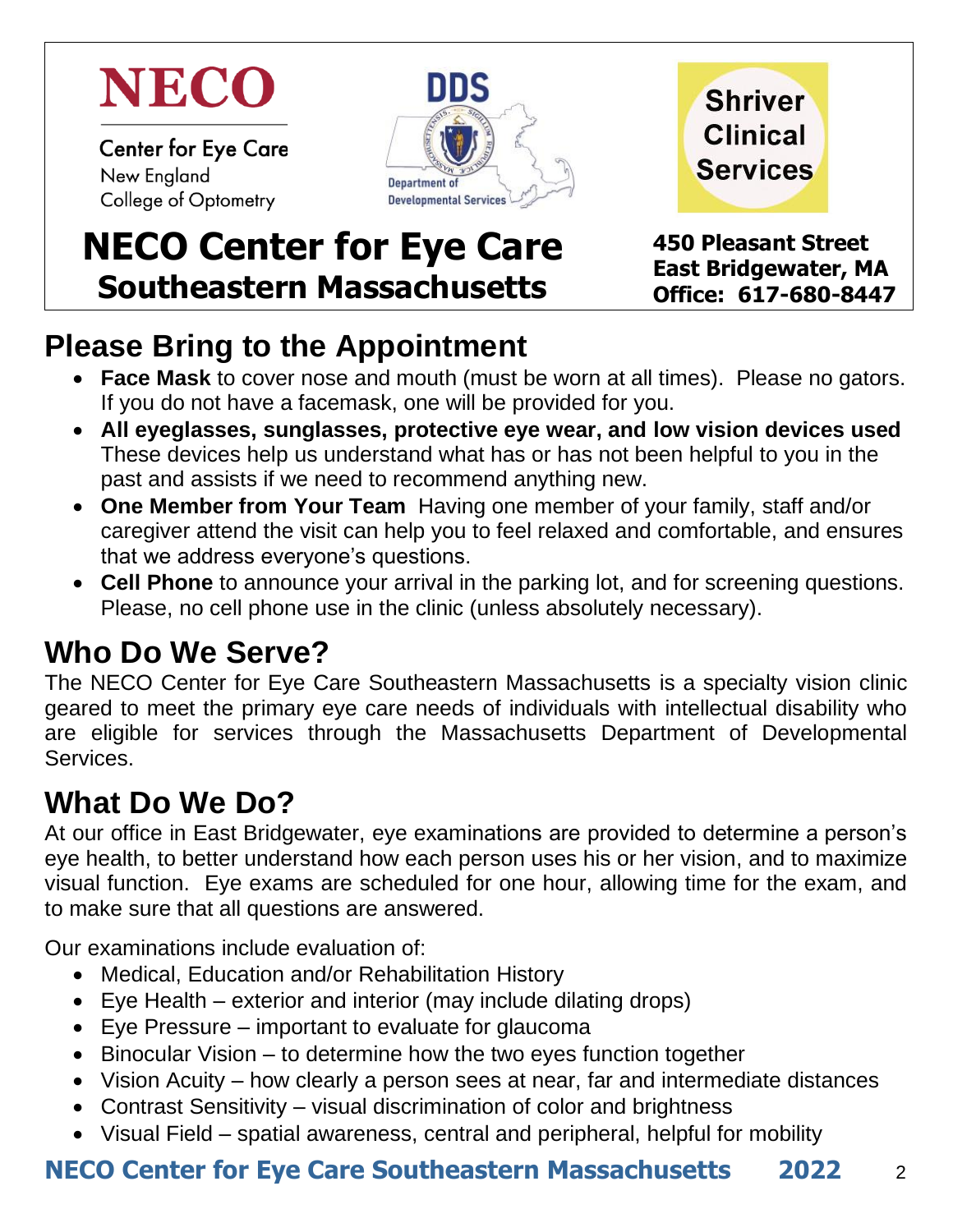

## **NECO Center for Eye Care Southeastern Massachusetts**

**450 Pleasant Street East Bridgewater, MA Office: 617-680-8447**

#### **What Do We Do? (continued)**

During the visit, we may prescribe eyeglasses and/or vision aids; develop appropriate therapies and offer advice on rehabilitation or educational considerations. In addition, recommendations/referrals may be made to other specialists for in-depth testing of visual field, to ophthalmologists as needed and to opticians for the selection and fitting of eyeglasses. Before you leave, any needed paperwork will be filled out. A full eye report, including all recommendations will also be prepared and mailed to you at home.

### **Who Will Be There?**

Upon arrival, patients and their caregivers will be greeted by our patient care coordinator. Because we are a teaching clinic for New England Eye, Dorothy Tolls, OD, and an optometry intern from the New England College of Optometry will work together to provide the eye exam.

### **About Dorothy Tolls, OD**

Dr. Tolls is a local optometrist with Boston roots. After attaining an optometry doctorate in 1990 from NECO, she completed a residency at the Brockton/West Roxbury Veterans Administration Medical Center. Dr. Tolls is currently an attending optometrist and Adjunct Assistant Clinical Professor with NECO. Dr. Tolls also provides eye care in Central and Western Massachusetts. Dr. Tolls enjoys providing community-based care and is passionate about serving the needs of individuals experiencing disability, and vulnerable populations.

### **Our Collaboration**

This clinic is a unique collaboration between New England College of Optometry (NECO), Massachusetts Department of Developmental Services (DDS), and Shriver Clinical Services. Our mission is to provide access to vision services geared to meeting the needs of adults and children with intellectually disability who reside in the Commonwealth of Massachusetts. Our focus is to provide patient education and treatment options that help to improve the visual function and quality of life for each person we serve. We look forward to your visit!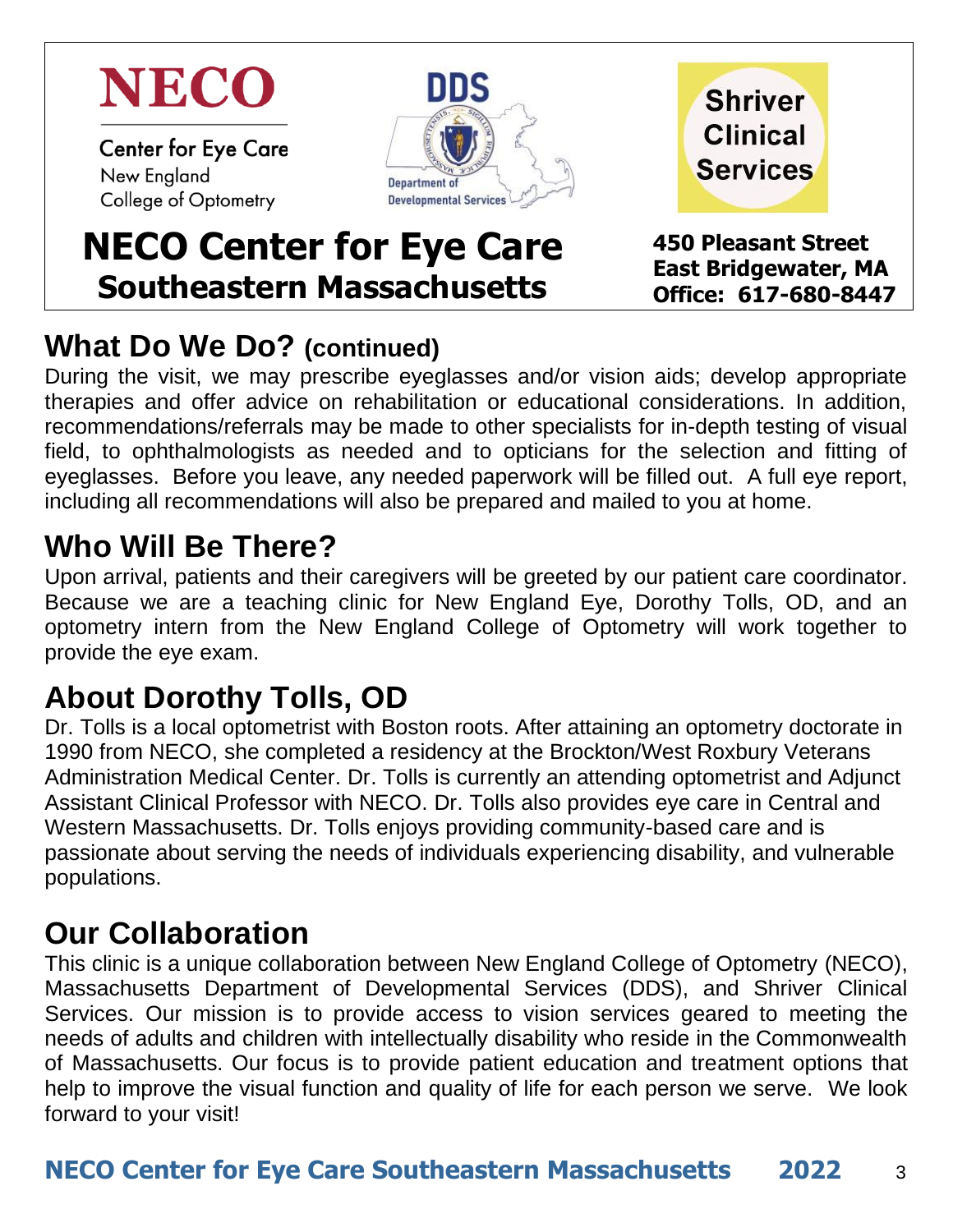

**Center for Eye Care** New England College of Optometry





**NECO Center for Eye Care Southeastern Massachusetts**

**450 Pleasant Street East Bridgewater, MA Office: 617-680-8447**

#### **Insurance Information**

- **Referrals:** MassHealth and Medicare do not require referrals for eye care appointments. If a referral is needed, we will contact you.
- **Co-Pays:** Any needed co-payments, per your insurance provider, will be billed to you after your appointment.

#### **For More Information**

| Office:  | 617-680-8447                                  |
|----------|-----------------------------------------------|
| Fax:     | 857-241-3132                                  |
| Email:   | SEMA@neco.edu                                 |
| Website: | focusonvisionandvisionloss.org/neco-sema.html |

### **Hours of Operation**

Tuesdays: 8:00 am - 4:00 pm